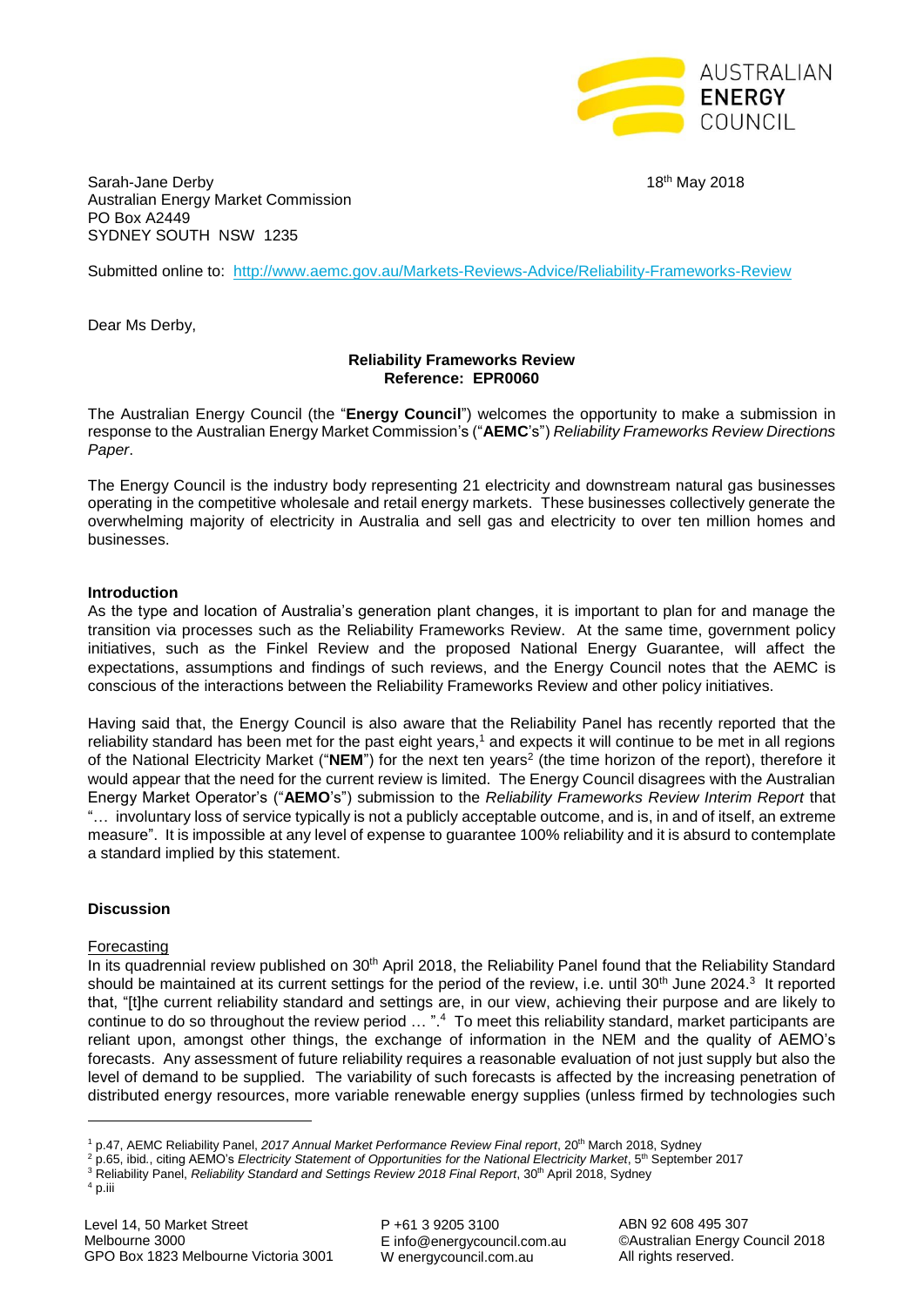as batteries) and more extreme weather days due to climate change. The Energy Council believes it is important for system reliability for:

- routine and regular reporting of the differences between forecast and actual outcomes;
- the causes of such differences to be identified;
- where possible corrections be made to reduce such differences; and
- incentives be introduced to improve forecast accuracy.

It is clear, for example, that the lack of reporting of generation under 30MW is a potential cause of the divergence between forecast and actual generation, and the design of the market should be looking towards exposing such activities within AEMO's processes. The Energy Council believes that the AEMC should consider imposing simplified forecasting obligations on smaller generation units and demand-side response providers to ensure AEMO and the market are as well-informed as possible, and to encourage better interaction of market elements with the wholesale market.

Overall the AEMC reports that AEMO has a preponderance for over-forecasting of demand, but "there does not seem to be any systematic worsening in the differences that are observed between forecast and actual values".<sup>5</sup> While the Energy Council's members take some comfort that forecasting accuracy is not declining, there remains the question of whether this level of inaccuracy is acceptable, particularly as it is skewed towards over-forecasting. The Energy Council notes this is not the first time that the industry has raised concerns with the over-forecasting bias in the market operator's demand forecasts, with the same issue being raised by the National Generators Forum in 2010.<sup>6</sup> To this end the Energy Council suggests that AEMO's forecasting processes require changes to introduce improved rigour and transparency, and they should adhere to a transparent set of guidelines, with the forecasts being routinely independently reviewed in all forecasting horizons. The Reliability Panel and Australian Energy Regulator appear best placed to achieve these aims, and would be able to leverage their existing skill sets, as well as those the Australian Energy Regulator is likely to develop as part of its new functions involving the National Energy Guarantee.

The AEMC has contemplated disaggregating the responsibility for electricity demand forecasting to market customers. This is a radical departure from the current arrangements and may not necessarily lead to an improvement in forecasting outcomes in all forecasting timeframes due to the potential for timing differences in maximum demand outcomes, dependent on the granularity of forecasts required. Disaggregated demand forecasting is typically associated with markets with multiple settlement passes, which inherently produce a deviation price in the next settlement pass to apply to errors. If the NEM were to retain its single settlement run approach, error penalties would have to be administratively determined and would likely incentivise accuracy well beyond or below their true value. At the extreme, retailers may end up activating expensive non-scheduled resources simply to keep demand forecasts accurate.

While the Energy Council remains concerned about the accuracy of the existing centralised arrangements, it would prefer that in the first instance forecasting improvements be sought in the current forecasting processes, such as utilising the Bureau of Meteorology's monthly climate outlook to revise AEMO's projections in the Medium Term Projected Assessment of System Adequacy timeframe, and other suggested changes as set out above rather than contemplating such radical redesigns.

# Day-ahead Markets

The market presently uses a decentralised approach to the scheduling of plant. In Figure 3.1 and Box 4.5 of the Directions Paper the AEMC has correctly captured the continuous iterative process of forecasting, adjustment and re-forecasting that presently occurs every day in the NEM. This process ultimately produces an efficient and highly reliable scheduling outcome, which compares favourably against market designs that incorporate more centralised decisions.

The Energy Council welcomes the AEMC's discussion on day-ahead markets. The challenges in responding to the question of day-ahead markets are:

<sup>5</sup> p.70, Directions Paper

1

<sup>6</sup> National Generators Forum Submission to the AEMC's *Review of the Effectiveness of NEM Security and Reliability Arrangements in light of Extreme Weather Events Consultation Paper*, p.14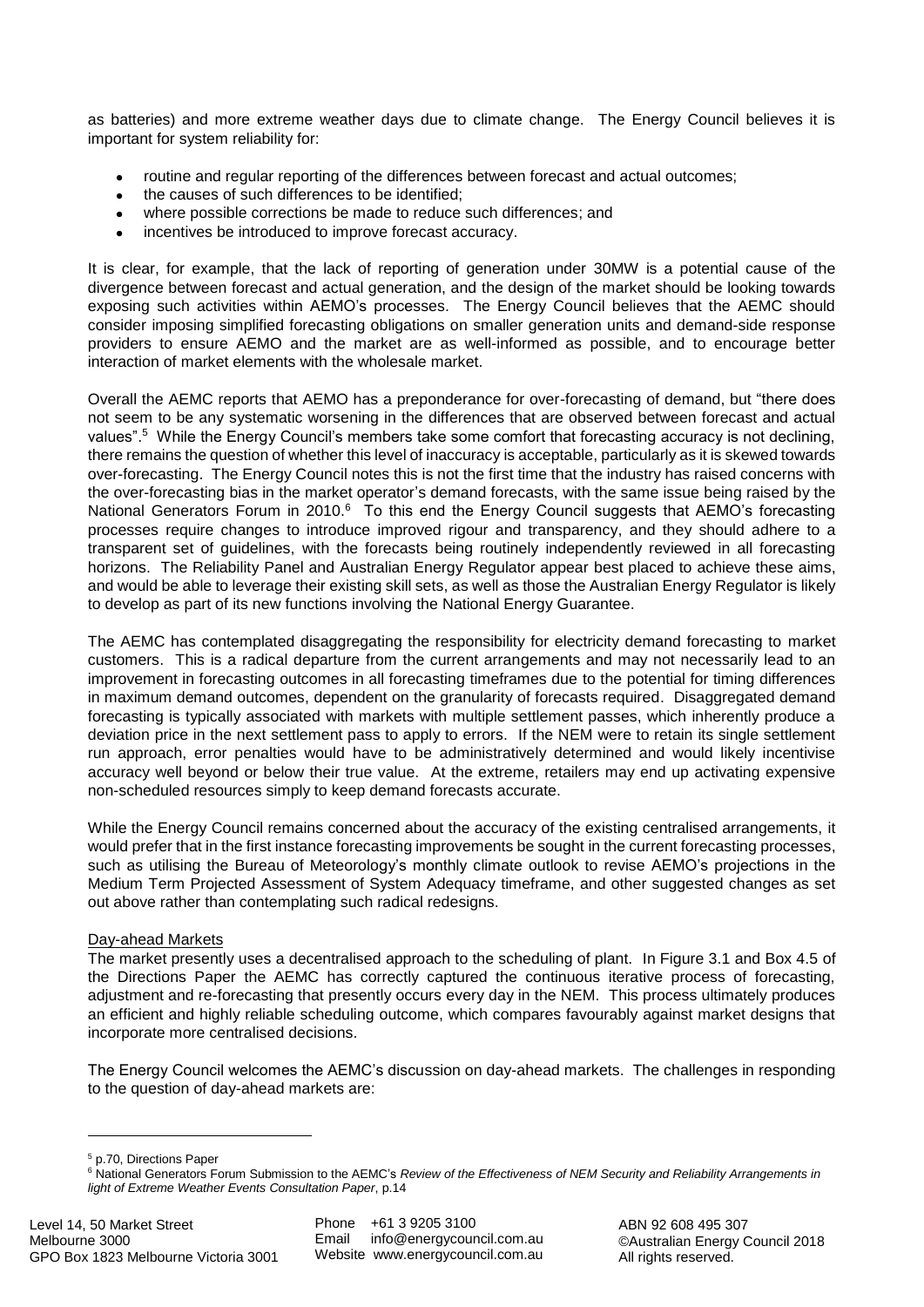- (a) There are so many different concepts variously promoted as forms of "day-ahead market" that the term is no longer useful as a definition. It would be preferable to split the designs apart and provide unique definitions for each.
- (b) Despite AEMO's submission that perceives concerns on many fronts, the exact problem to be addressed, and the inability of the current arrangements to address them, remain nebulous. The submission raises these concerns without explaining how any specific day-ahead market design would resolve them.
- (c) Cherry-picking various features and mechanisms from other markets that appear to work in those settings and as a result proposing them for the NEM is not useful in helping stakeholders understand whether they would have a valuable function in the NEM.

The Directions Paper sets out three potential objectives for a day-ahead market, as follows:

 To provide better information to market participants Acknowledging the challenges listed above, compared with the existing NEM, the Energy Council believes that the additional information available to market participants would be limited and very likely achievable through progressive improvement of the current information systems. The Energy Council therefore questions whether the improvements would be marked enough to justify the cost and disruption required to implement the changes to the current NEM.

It has been argued that instituting a day-ahead market with financially binding schedules would also improve the quality of information available to market participants, but given the existing information exchange the Energy Council is currently unsure in what areas improvement would actually occur. The Energy Council notes that the NEM is already backed by a liquid financial contracts market, which enables trading across all timeframes down to and including intra-day trading, and acts to provide a comparable certainty, thereby allowing market participants to manage their price risk. The Energy Council sees little demonstrable benefit in introducing a day-ahead market, and would need more clarity on the proposed design to be assured that it won't compromise existing financial markets and weaken price signals.

• To provide better information to the system operator

The Directions Paper suggests that, "[i]f AEMO had more accurate information regarding the intentions of market participants ahead of dispatch it may be able to reduce the amount of out-of-market interventions needed to maintain security and reliability" [emphasis added].<sup>7</sup> For scheduled plants, operators are already obliged through bidding rules to provide the best possible representation of current intentions at all times. By definition unexpected changes cannot be foreseen, and as such various forms of day-ahead market cannot possibly provide greater stability to the scheduling of such plant than occurs presently. The only thing it might do is place artificial restrictions on the speed at which the market can respond to such variations, i.e. the efficiency of the day-ahead market scheduling process can only be the same or worse than the present continuous scheduling process.

The Energy Council considers the objective is more likely to be achieved through incremental improvements and other initiatives, such as requiring demand-side response to provide more information about its intentions and actual responses.

# To change who is responsible for unit commitment decisions

The third potential objective for a day-ahead market would change the responsibility for unit commitment decisions from market participants to AEMO. This would be a fundamental change to the competitive basis for the NEM, and would jeopardise the competitive efficiencies from having individual companies responsible for bidding their plant based upon their own commercial ambitions, risk profiles and understanding of their own physical plant. The Energy Council rejects the premise that having AEMO schedule a day-ahead market would materially increase NEM reliability. AEMO would face significant information asymmetry in attempting to replicate the efficiency of the current arrangements, and indeed the sheer complexity of finding an optimal solution for the central

<sup>7</sup> p.97

1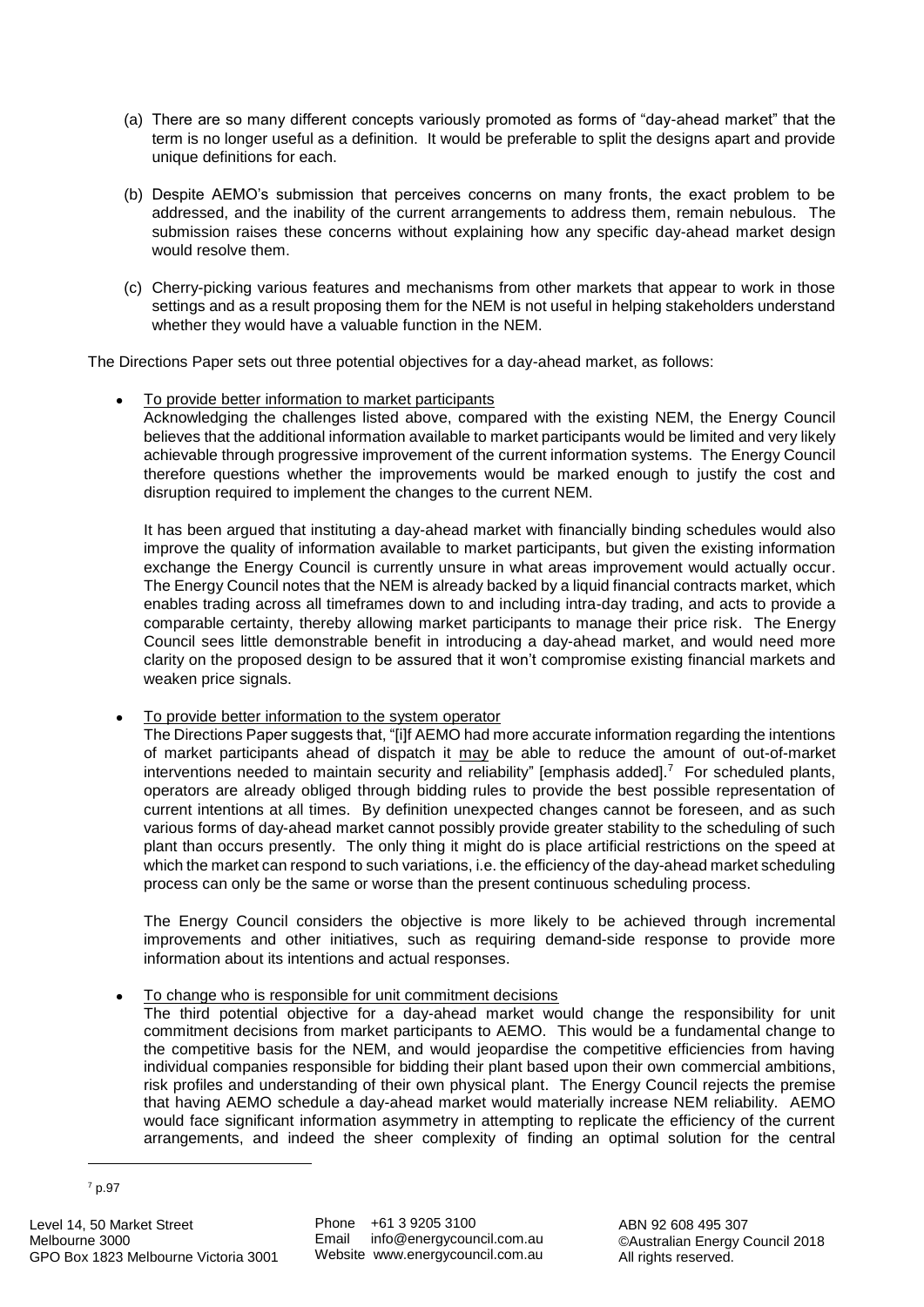commitment of the NEM's 300 scheduled units is likely to prove intractable. Markets with central commitment must also provide start-up and minimum generation payments that are outside the energy price and must be recovered from customers. This creates unhedgeable risk for parties in the market. In conclusion, the detriment of compromising the competitive principles of the market would almost certainly significantly outweigh any possible benefit.

Noting the challenges listed above in engaging with the concept of a day-ahead market, and on the basis of the information to hand, the Energy Council believes that a far better option to assist in the management of reliability obligations would be to progressively improve the existing NEM processes of a single pass settlement market with decentralised unit commitment.

#### Wholesale Demand Response

Chapter 5 of the Directions Paper explores demand response in the wholesale energy market. The Energy Council supports more information being provided to AEMO to support its forecasting and market operations processes. These mechanisms should be developed in a way which encourages innovation and flexibility, and facilitates efficient overall market outcomes by allowing retailers to employ demand response as part of a suite of tools which foster competition and stimulate market efficiencies.

Aggregators of demand-side response can and do play a valuable and significant role in the existing NEM. Retailers and network companies use aggregators' skills to actively manage retailers' and networks' customers in order to limit exposure to high prices and network congestion respectively. This is the ideal role for aggregators, operating within the market and not requiring a market operator to settle unmeasurable deemed responses.

However the Energy Council does have reservations about the option of transferring responsibility for demandresponsive load from the financially responsible market participant to an aggregator. Doing so would muddy the customer's relationship with the energy market at a time when 48% of customers believe it is too complicated to compare their energy plan with what is available in the marketplace. 8 Maintaining customer compliance obligations is also an important consideration, and the Energy Council would not like to see customer protections diluted due to the introduction of another party in the relationship between the customer and the energy market. As a complication, the assessment of customers' compliance with demand response signals is known to have low confidence when applied to conventional customers using baselines of existing consumption patterns, but this will become increasingly indistinct as appliance, heating & lighting technologies change and behind-the-meter distributed energy & storage become more prevalent.

The Directions Paper also discusses creating a "retailer incentive fund or scheme" for demand response.<sup>9</sup> The Energy Council cautions against such an explicit market intervention since it is not technologically neutral and acts to distort the further development of an efficient, competitive market. The Energy Council believes it is best if the National Electricity Rules provide a framework to facilitate demand response in the context of other market management options to support reliability rather than using such a distortionary instrument.

The Directions Paper appears to pre-suppose that the existing market arrangements have exploited demandside response below the efficient level. This is yet to be empirically demonstrated and indeed the Energy Council believes that demand-side response may be more prevalent than is generally assumed as a result of being effectively invisible to AEMO and the market. It is hoped that the introduction of AEMO's demand-side portal will provide greater information in that regard. In the long run the market should strive to incorporate demand-side response into its forecasting and price setting processes on an equal footing with generation.

### Strategic Reserve

While acknowledging the utility of strategic reserves allaying public fears of reliability shortfalls, in a functioning market there should be little need for such reserves. With the proposed reintroduction of the long-notice Reliability and Emergency Reserve Trader,<sup>10</sup> the Energy Council has concerns that consumers will be expected to bear additional, unexpected costs based upon a perceived reliability problem rather than an objective assessment of the economic social value of reliability. To this end the Energy Council supports the

1

<sup>8</sup> Figure 6.19, p.95, AEMC, *2017 AEMC Retail Energy Competition Review Final Report*, 25 July 2017, Sydney <sup>9</sup> p.142, Directions Paper

<sup>&</sup>lt;sup>10</sup> National Electricity Amendment (Reinstatement of long notice Reliability and Emergency Reserve Trader) Rule 2018